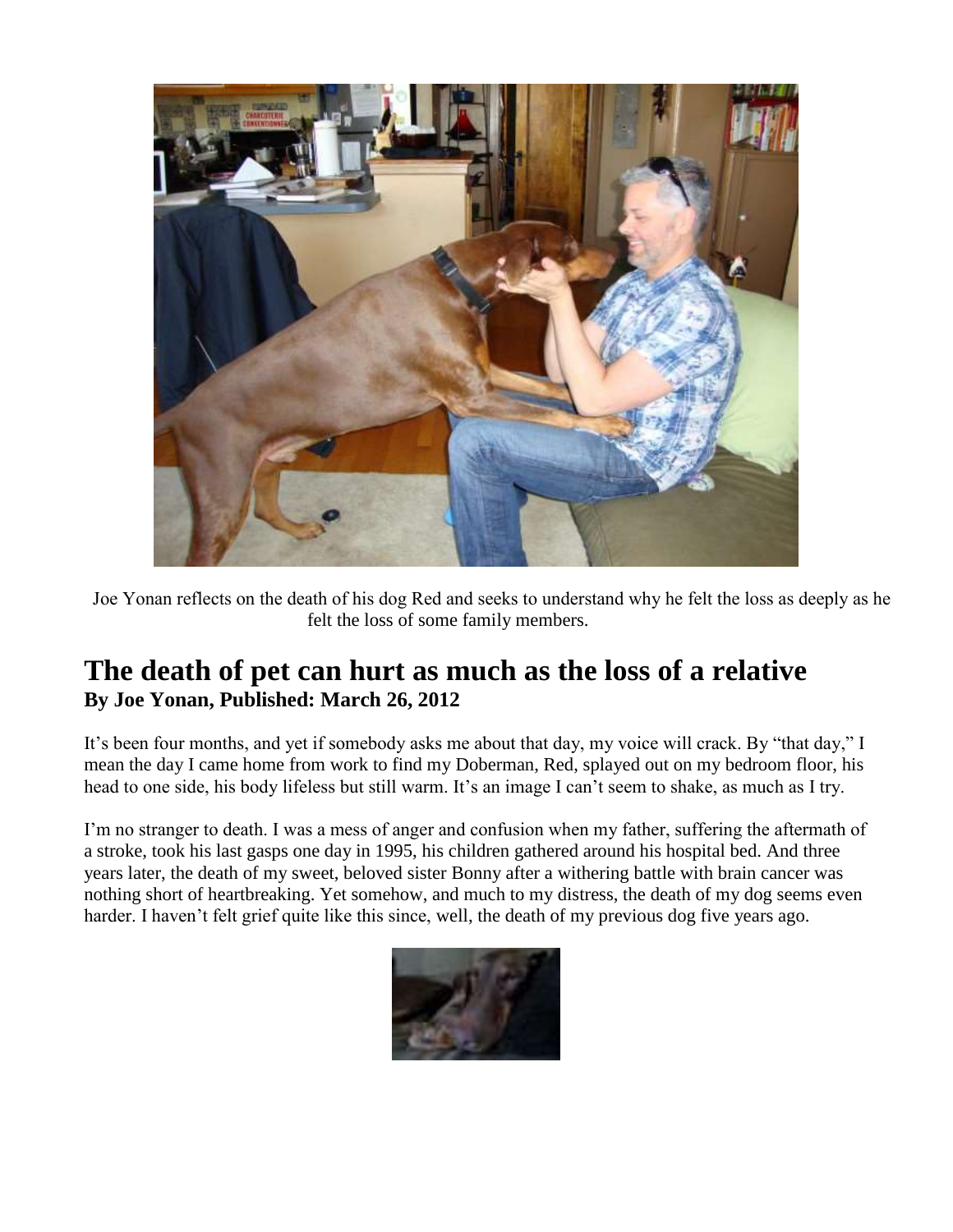How could the death of a canine possibly hurt as much as that of a family member? As the sadness lingers, part of my grieving process has been to try to understand the differences.

Researchers have long known that the animal-human bond is strong: A [1988 study i](http://www.chai.vcu.edu/research/sub/journalmental_humancanine_familyties.htm)n the Journal of Mental Health Counseling asked a group of dog owners to place symbols for their family members and pets in a circle representing each dog owner's life. (The distance between the subject and the other symbols corresponds to the relative, real-life closeness of those relationships.) The subjects tended to put the dog closer than the average family member, and about as close as the closest family member; in 38 percent of the cases, the dog was closest of all.

Research comparing grief over the death of pets to that over the death of friends and family members has come up with different answers. A 2002 article in the journal Society & Animals that reviewed multiple studies found that the death of a companion animal can be "just as devastating as the loss of a human significant other," not quite as severe, "far more intense" or, well, just about the same.

Sandra Barker, the director of the Center for Human-Animal Interaction at Virginia Commonwealth University, who co-authored the 1988 diagram study, counsels grieving pet owners and teaches veterinary students the importance of understanding the process. Studies aside, her own experience has taught her that the intensity and longevity of the grief vary widely. Like me, her clients sometimes begin the process with a sense of surprise and even shame that they're grieving more for their pet than for a sibling or parent.

"But when they realize that the difference is the pet gave them constant companionship, and there was total dependency, then they start to realize that's why they're grieving so intensely," she said.

## **Rearranging my life**

It's true that I spent so much time taking care of Red, and Gromit before him, that when each one died it didn't merely leave a hole in my single-person household; it was as if someone had rearranged my life, excising without my permission many of the rituals that had governed it.

Over the course of 13 years, for instance, the same thing would happen with Gromit every morning. I would sit on my bed to put on my shoes, and he would drape himself across my lap. I would scratch his butt and he would reward me with a big sloppy kiss. Recently, I did the math: Accounting for the times I was traveling without him, this interaction happened more than 4,000 times.

So it makes sense that when he died, it was months before I could touch my shoelaces without expecting to also touch him. And I had no idea what to do with my mornings without my pooch to require that small gesture of me.

About nine months after Gromit died, once I knew I didn't want to replace him but just wanted to consider getting another dog, I signed up as an occasional foster parent at a no-kill shelter in Dupont Circle. My first assignment, Red, was a living, breathing refutation of the portrayal of Dobermans as vicious guard dogs in such movies as ["Hugo"](http://www.amazon.com/gp/product/B003Y5H5H4?ie=UTF8&tag=washingtonpost-20&linkCode=xm2&camp=1789&creativeASIN=B003Y5H5H4) and the animated classic ["Up.](http://www.amazon.com/gp/product/B001KVZ6FW?ie=UTF8&tag=washingtonpost-20&linkCode=xm2&camp=1789&creativeASIN=B001KVZ6FW)" The first time he ambled over to me when I was sitting on the couch in my apartment and lay his head across my lap so I could stroke his snout, I knew I'd adopt him. And for the two months I lived in that apartment after he died, the couch never seemed so empty, nor the place so quiet.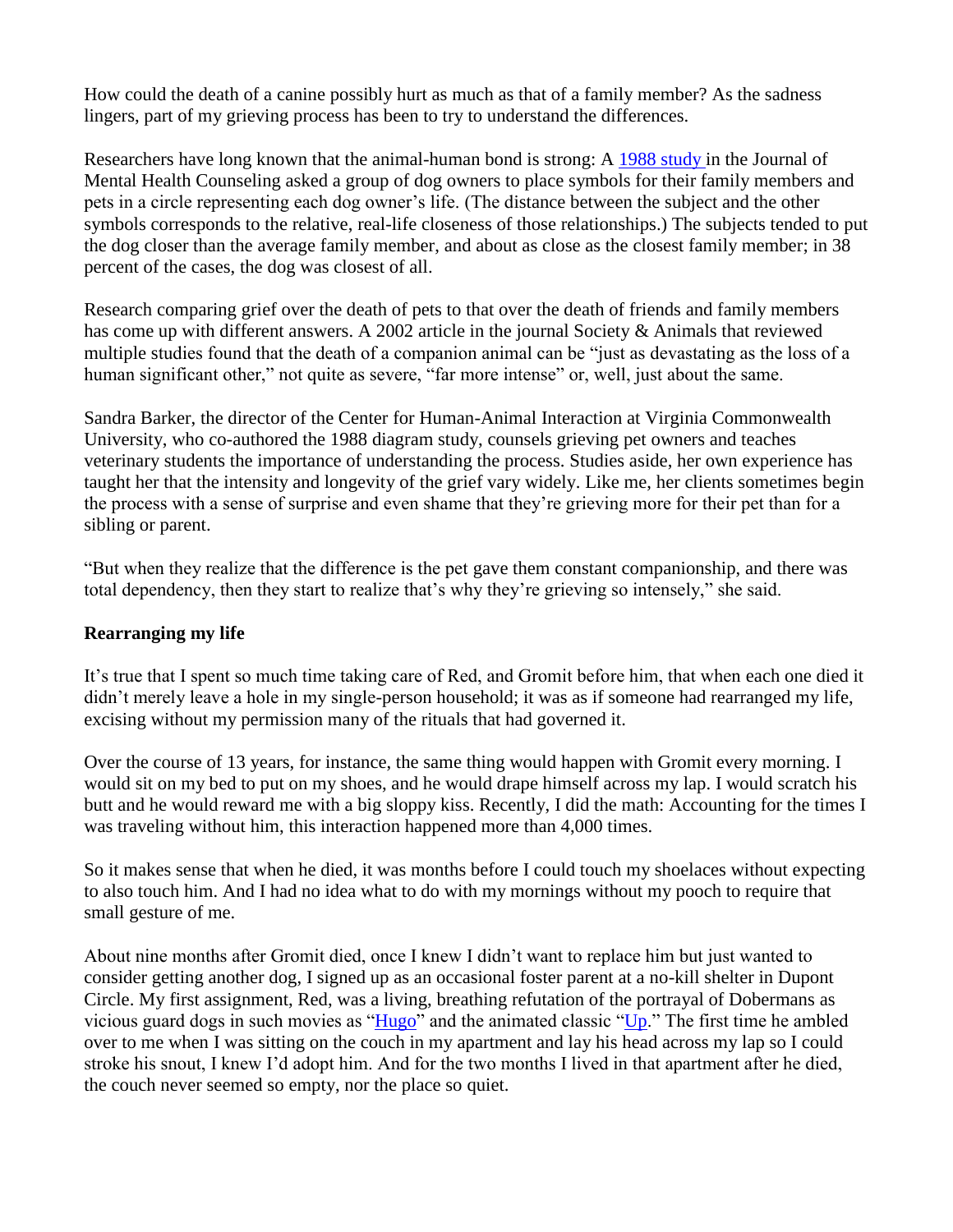# **Keeping it simple**

My relationships with Red, Gromit and Consuela (the cat who has survived them both) have been, for lack of a better word, simple. Or at least simpler than that with my sister — but especially simpler than that with my father, with whom I had constant conflicts over religion and sexuality, and whose love and support seemed to always have strings attached.

Barker echoes the idea that the unconditional, nonjudgmental love offered up by animals — "they're just happy you're there" — can make it especially hard to lose them. Were these losses more difficult because I was living alone? Some studies suggest that just as pets can ease loneliness, especially among single people, it can be harder for us when they're gone.

And then there is the suddenness factor. Former president Bill Clinton told Newsweek in 2002 that the death of his dog, Buddy, who was hit by a car, was "by far the worst thing" that Clinton had experienced after leaving the White House. Barker says that not having time to prepare for the pet's death "usually makes it more intense" and that something like an accident can add a layer of traumatic stress, especially if the owner witnesses it.

She might as well have been talking about me. Gromit's battle with cancer at age 13 was short, but at least I spent the last few weeks of his life preparing for it. I held him when the vet put him down, and it was horrible, but I knew he was as comfortable as possible — and that having me there was part of his comfort.

At age 7, Red had been otherwise healthy when he started wheezing one day last October. The vet thought he had allergies and advised me to return if he didn't get better within a couple of weeks. Two weeks later, a chest X-ray showed a mild pneumonia, and the vet sent Red and me home with antibiotics that she hoped Red would respond to within a few days. I gave him a dose at about 1 p.m. and went to work; when I returned that evening, he was dead.

## **'I'm sorry'**

It's too painful to describe the extent of my immediate reaction, or really the reactions that unfolded over the following days, weeks and even months. But I will say that when Gromit was dying, I kept repeating the words, "Thank you." In Red's case, too late for him to hear, I kept repeating, "I'm sorry."

The fact that our pets are so dependent on us makes it all too easy to second-guess our decisions and descend into a pit of guilt. Shouldn't I have known? Did I do everything I could? If I had just . . . what? Taken him to the vet sooner? Insisted he be hospitalized? What if I had been home? I might not have been able to save him, but at least in his last moments he would have known I was with him, and maybe that would have made it a little easier for him if not for me.

In ["The Year of Magical Thinking,](http://www.amazon.com/gp/product/1400078431?ie=UTF8&tag=washingtonpost-20&linkCode=xm2&camp=1789&creativeASIN=1400078431)" Joan Didion refers to grief as passive and mourning as active. Sure enough, when I talked to Kathy Reiter, who leads monthly pet-loss support groups in Alexandria and Fairfax County, she eventually (in true therapist style) turned the conversation to my experience, asking what I'd done — actively — to help myself with this process. It occurred to me that I needed to sit around and cry a little less and to grieve, publicly, a little more.

That's easier said than done. A few weeks after Red died, some friends from the dog park suggested we have a get-together in his memory. I was grateful for the suggestion, but as I came in and exchanged hugs, I felt a bit sheepish when I pulled out the box of Red's ashes and a recent photo and set them up on